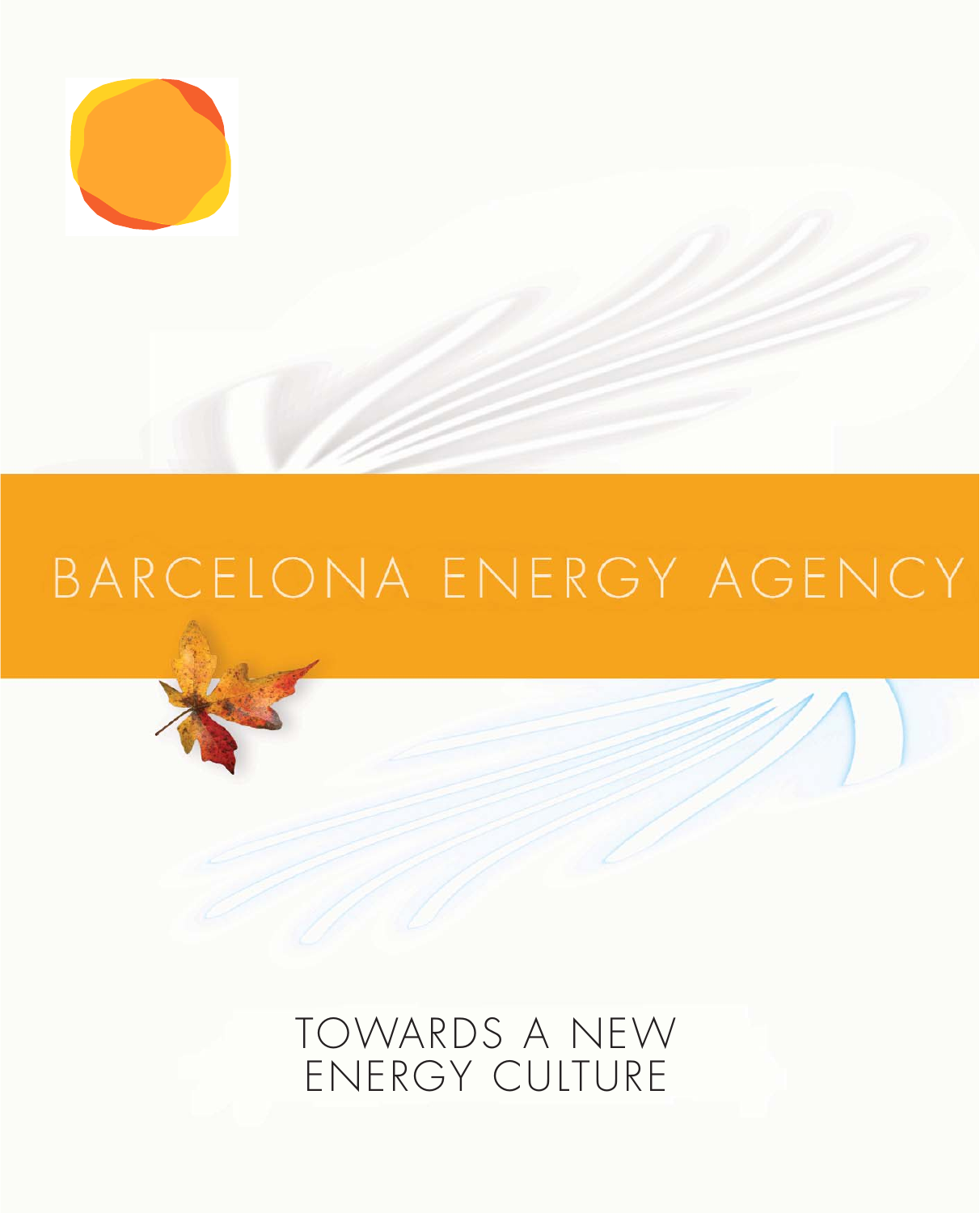

The Barcelona Energy Agency consortium includes Barcelona City Council, public institutions and organisations –the Institute for Energy Diversification and Saving (IDAE) depending on the Spanish Ministry of Industry, Tourism and Commerce, the Environmental Authority of Barcelona's Metropolitan Area and the Catalan Energy Institute (ICAEN) depending on the Government of Catalonia–, as well as two Catalan universities – the Autonomous University of Barcelona and the Polytechnic University of Catalonia.



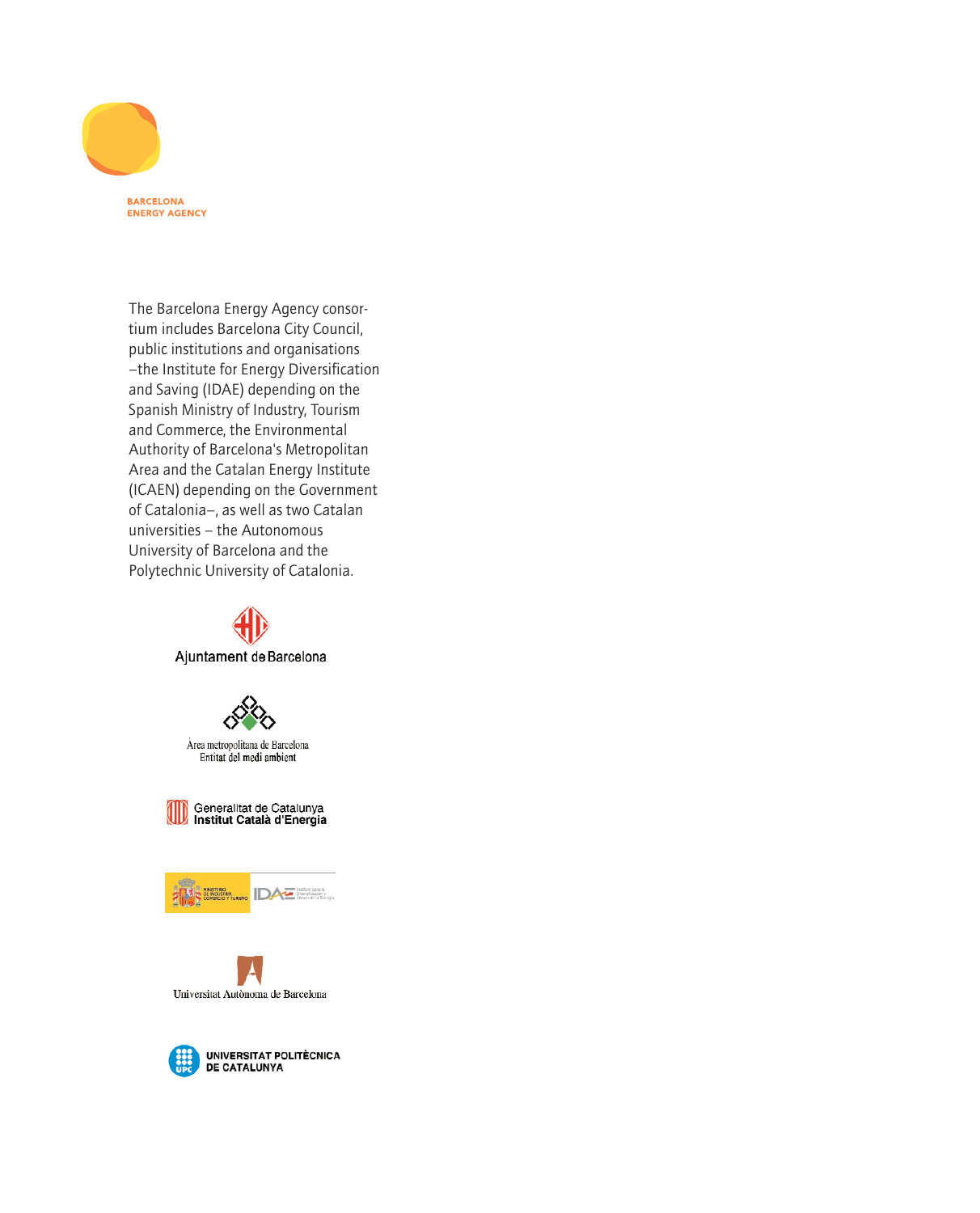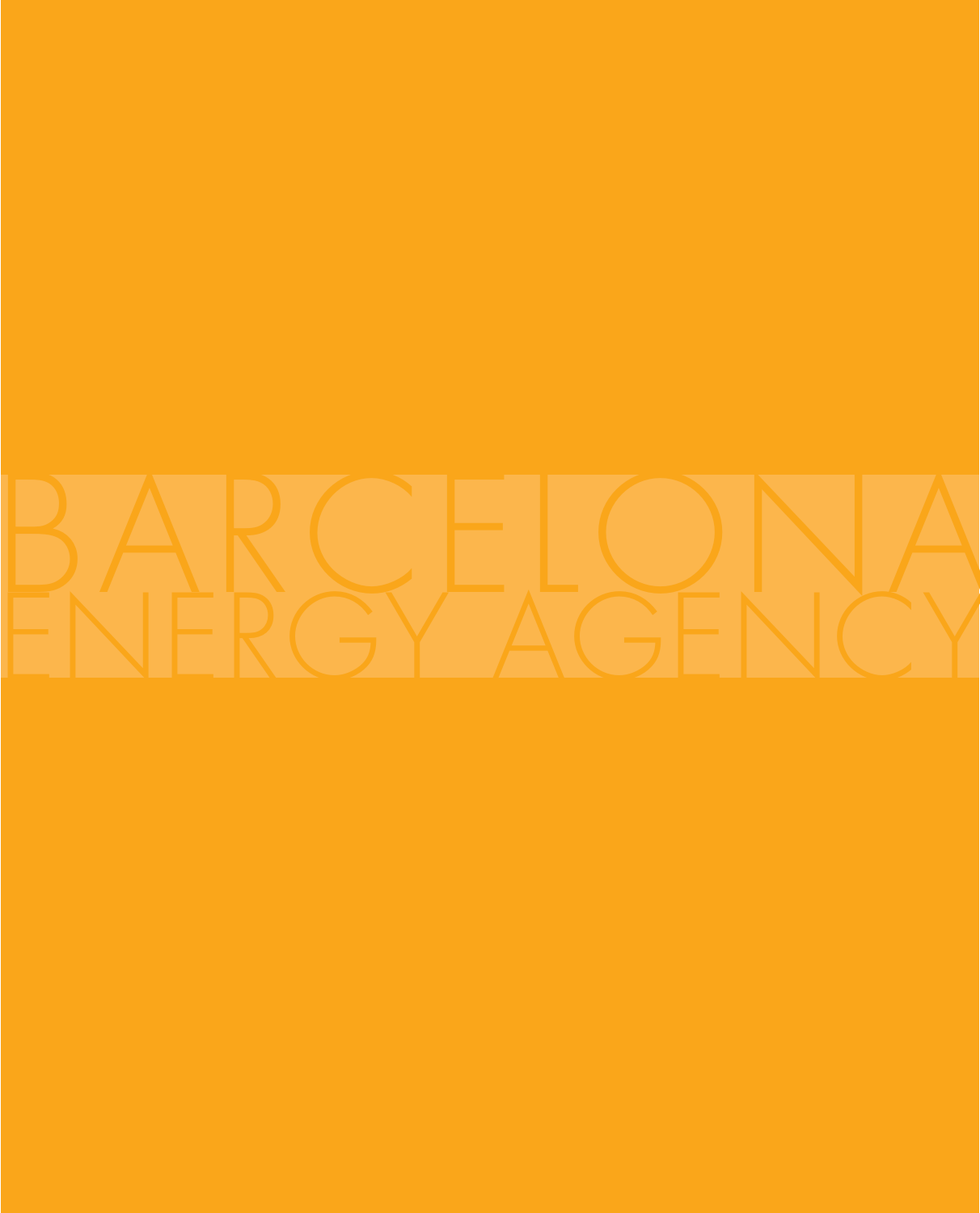



a new territorial and local energy model based on the principles and values of a culture of sustainability.

Established in 2002, the referents pursued by the Barcelona Energy Agency are EU's energy policies as set in the Energy White Paper (1997).

This European document acknowledges the role of energy efficiency and renewable sources in meeting sustainable development goals as well as the role of local authorities in energy issues and how significant it is that cities exchange their own experiences.



**BARCELONA ENERGY AGENCY**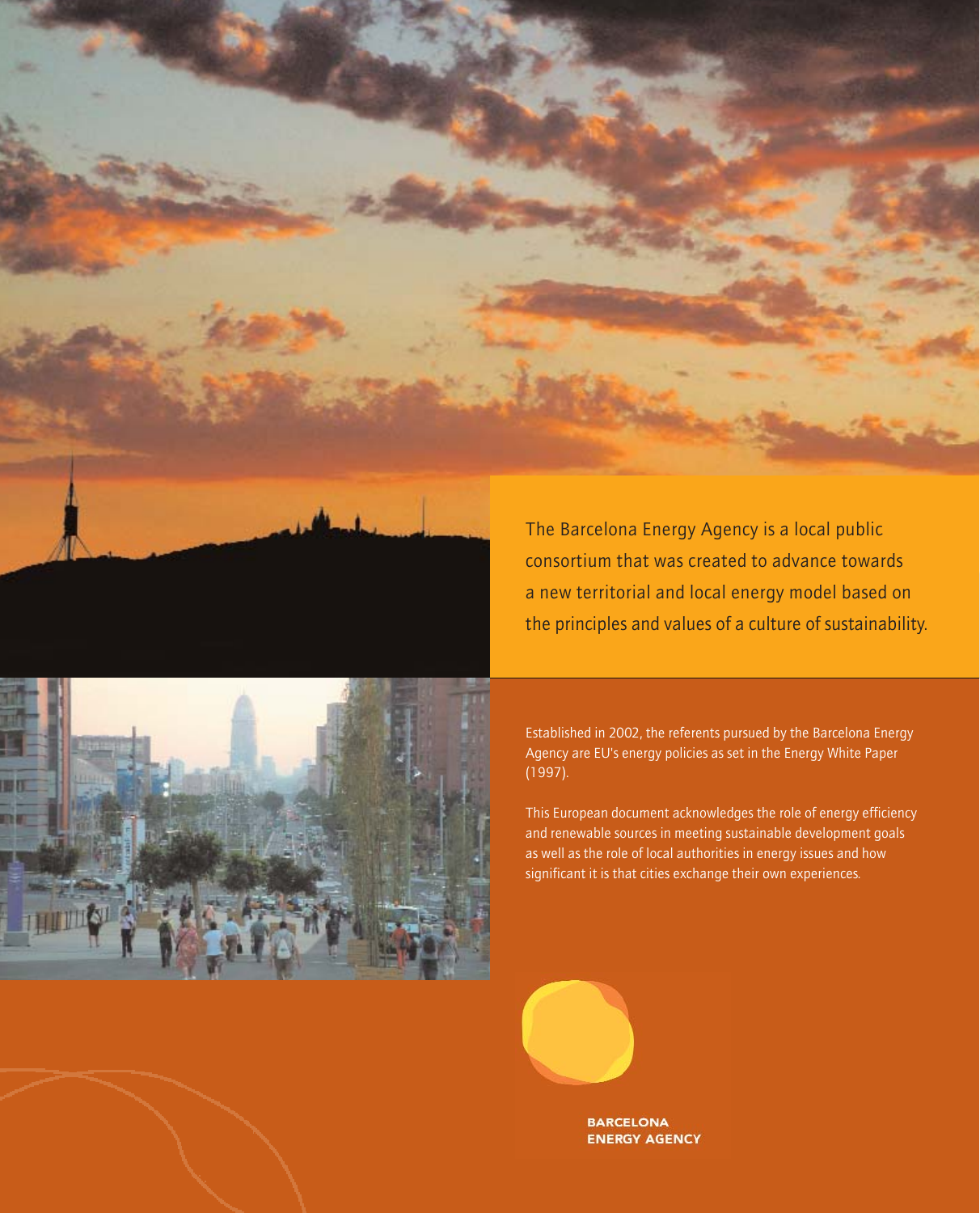



# The goals of the Agency

The Agency's work is oriented towards making the city of Barcelona improve in social and environmental grounds by fostering energy saving and energy efficiency; by learning more about renewable energy sources and promoting them, and by developing high-quality energy services for all citizens.





As a local consortium, the Agency basically focuses its actions in Barcelona. However, the global dimension of any energy and environmental issue and the integration of the city into a metropolitan region drive the Agency to plan its actions beyond the administrative boundaries of Barcelona city with the active participation of other local and supramunicipal institutions and organisations.

### The areas of action

The Barcelona Energy Agency develops its own activities in the fields of studying and analysing the regional and municipal energy situation; planning mid and long term resources, and leading local projects to foster a more sustainable energy model based on savings, efficiency and the promotion of renewable energy sources.

Two other core lines of the Agency's strategic action are giving impetus to the participation and involvement of citizens next to disseminating knowledge and already developed actions. The top priority of such lines is to share responsibility for building this emerging energy model with all citizens.

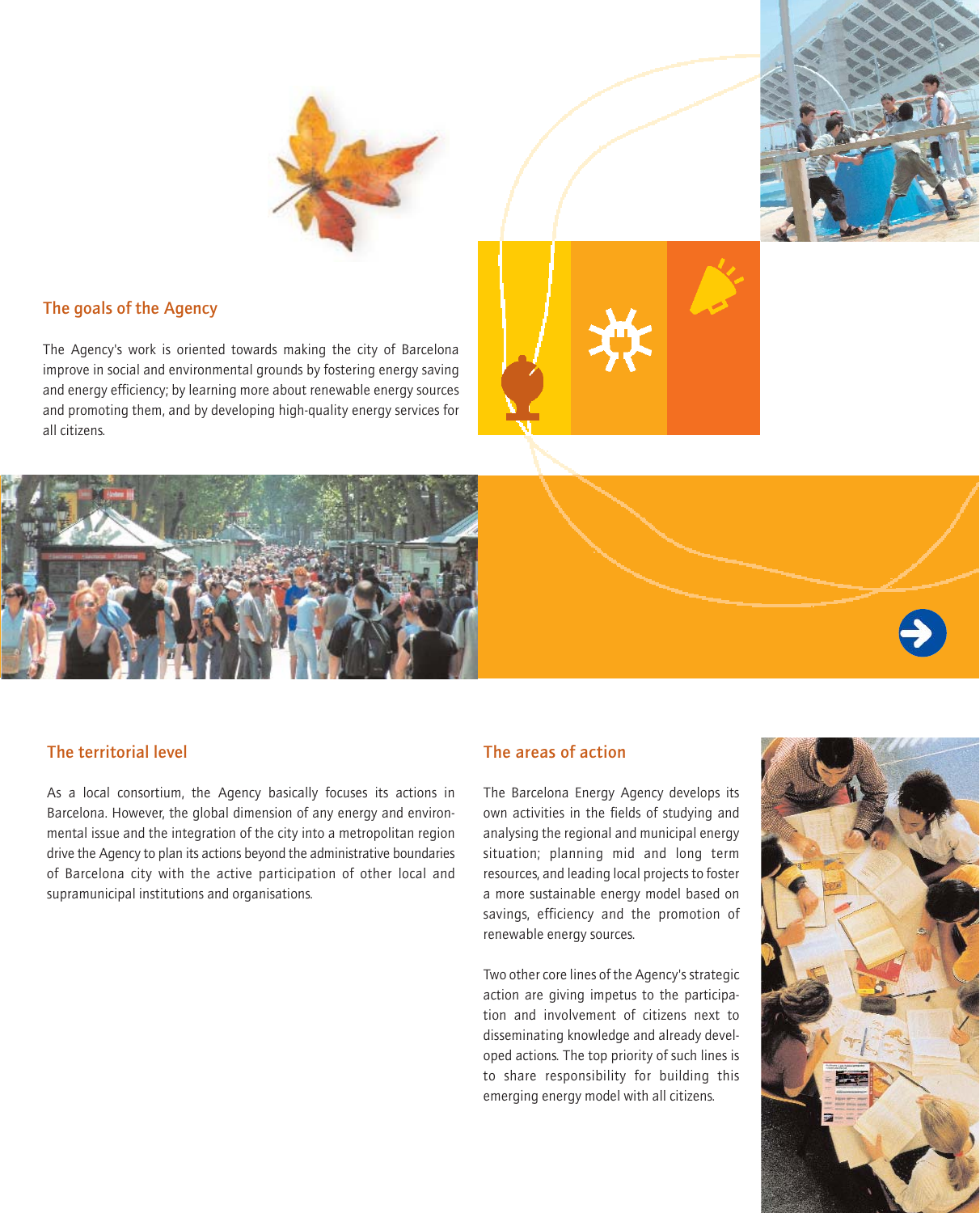

# THE ENERGY SCENARIO

# ENERGY IN A GLOBAL WORLD

All future scenarios developed by international organisations concur that the world consumption of energy will keep increasing over the next few decades and that oil will still play a prevailing role in such increase. Nonetheless, the gradual exhaustion of oil, the crises periodically affecting its production and the environmental impacts deriving from the intensive use of fossil energy sources, have introduced a new emerging reality in which energy efficiency and the use of renewable energies will play a key contribution to moving forward towards a new, more sustainable world energy model.

Therefore, the search for sustainability relating energy issues must break the connection between economic growth and energy consumption, as well as encouraging efficient systems and technologies and diversifying energy sources for the benefit of renewables.



## Top priority: the climate

The transformation and consumption of energy is one of the human activities causing the greatest environmental impact. For instance, around two thirds of all greenhouse gas derive from such process. This is why, again, energy was among the five top-priority issues that focused the debates at the last UN World Summit on Sustainable Development, held in Johannesburg in 2002. The increasingly bigger evidence that the intensive use of oil and its by-products cause a harmful impact on the planet's climate has turned the current energy model into the international community's centre of attention in the last few years.

The Johannesburg Plan of Implementation -in line with the recommendations made by the Kyoto Protocol and UN Framework Convention on Climate Change-, insists upon the need to reduce the emissions of greenhouse gases during a gradual transition to a more efficient economy with low-carbon production and consumption patterns, committed to reducing dependency on fossil fuels while increasing it on renewable energy sources.

FROM THE LOCAL ARENA, THE BARCELONA ENERGY AGENCY IS COMMITTED TO ACTING IN FAVOUR OF A MORE SUSTAINABLE GLOBAL ENERGY MODEL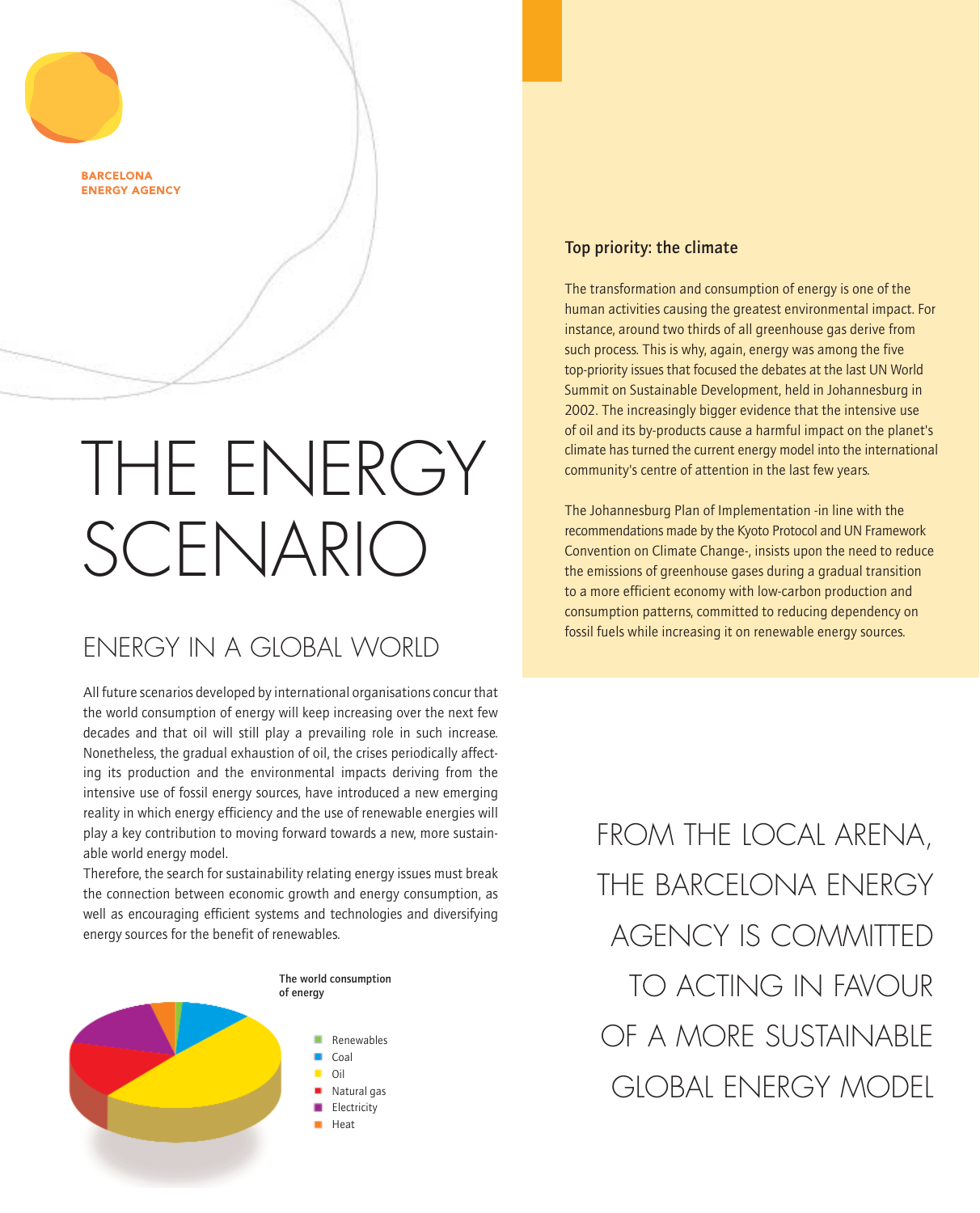

# CITIES' RESPONSIBILITY

The running of most cities in developed countries is based on an energy model featured by the use of energy sources with a fossil and nuclear origin and by the inefficient use of resources. This centralised energy model with few generation plants and a large number of consumers cannot be sustainable as it makes it necessary to build a huge network of transport infrastructures with obvious social and environmental impacts worldwide.

Therefore, as cities may play a crucial part with regard to energy consumption, they must encourage and promote the implementation of a new energy model based on savings and the efficient use of renewables. The running of cities is similar to that of an ecosystem. Such running can be understood after analysing its metabolism, namely, the flows that take place inside the city: flows of materials, water, information and, certainly, energy. These flows determine the relationship of the city with the outside world.



We are convinced that the city or town is both the largest unit capable of initially addressing the many urban architectural, social, economic, political, natural resource and environmental imbalances damaging our modern world and the smallest scale at which problems can be meaningfully resolved in an integrated, holistic and sustainable fashion.

As each city is different, we have to find our individual ways towards sustainability.

We shall integrate the principles of sustainability in all our policies and make the respective strengths of our cities and towns the basis of locally appropriate strategies.

Principle 1.3 of the Aalborg Charter **Barcelona subscribed to the Aalborg Charter in 1995**

# The role of local agencies

The Aalborg Charter, the document approved in 1994 by the European Conference on Sustainable Cities and Towns, makes an emphasis on the capacity of towns to face up to and solve some of the global environmental problems as they hold a good deal of responsibility.

Cities are high-energy consumption systems. Large urban European centres of population, for instance, consume 75% of all energy, while they only take up 10% of the land. The creation of organisations that plan and handle urban energy demand and supply represents a significant step when it comes to boosting a new energy culture for cities with saving, efficiency and renewable energies as three of its core lines of action. In this sense, local energy agencies such as the Barcelona one, must play an outstanding role on the path towards an urban energy model that is committed to the environment and to future generations. These agencies are the real manifestation of a local and global will to build a more sustainable future.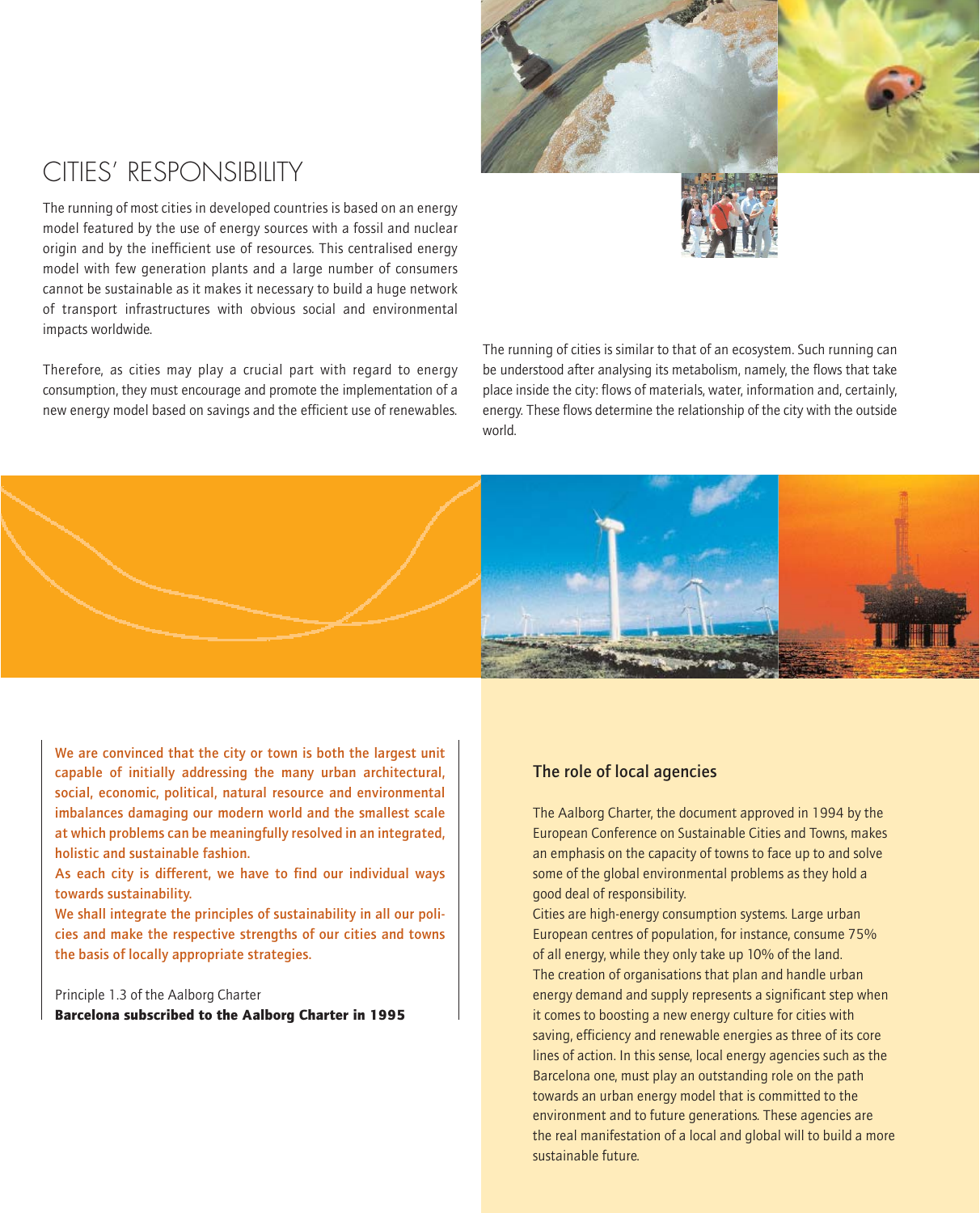**RARCELONA ENERGY AGENCY** 

# ENERGY IN BARCELONA



# THE FIRST STEPS: THE CITY'S COMMITMENT

Over the last few years, the city of Barcelona has acquired a series of international commitments that are aimed at consolidating renewable energies and moving forward on savings and efficiency. As a result, energy policy has become one of its outstanding focal points of action and it is gradually pervading the whole municipal organisation.

In 1993, Barcelona signed the Amsterdam Declaration during the Convention of European Municipal Leaders on Climate Change. In this declaration, local governments committed themselves to working jointly with their own communities and with each other, as well as with national governments and international agencies with the objective of developing an action plan to reduce air pollution.

Furthermore, in 1994, Barcelona joined the Heidelberg Declaration to reduce  $CO<sub>2</sub>$  emissions, one of the main types of greenhouse gas. Barcelona is a member of Klimabündnis and Energie-cités, two city associations that work towards reducing such gas emissions and, thus, comply with local responsibility as set by the Kyoto Protocol.







*Barcelona is currently consuming half the electricity it would have required only ten years ago to perform at the same levels. Although this level of consumption is still considered to be higher than the one the city could achieve if more advanced end-use technologies were used, the good results that have been attained prove that the efforts made in energy efficiency and saving were successful.*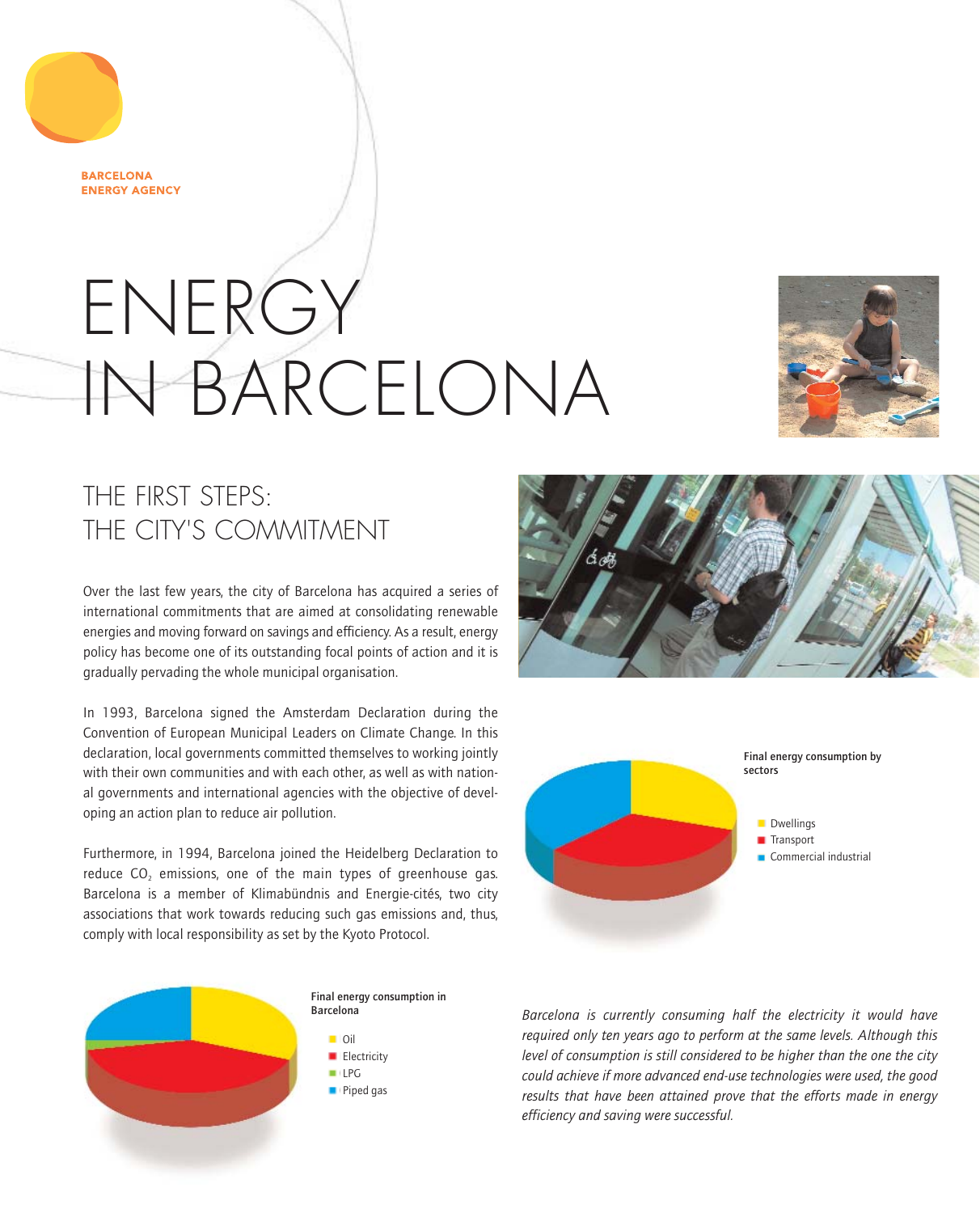# Efficient Barcelona: lower consumption, higher standard of living

In recent years, Barcelona City Council has implemented several measures to reduce energy consumption and enhance energy efficiency in municipal facilities and services. For instance:

- Replacing street-lighting lamps by low-consumption ones.
- Replacing low-efficiency bulbs and luminaires in the main Council buildings. - Incorporating sustainability criteria into municipal dwelling develop-
- ments (bioclimatics, solar hot sanitary water, energy efficiency, etc.). - Placing solar collectors and PV panels in municipal buildings.
- Introducing low-polluting fuels into its bus fleet.
- -Handling energy supply and carrying out saving proposals in municipal buildings.
- Approving regulations on street-lighting facilities during Christmas time.

## Pioneering Barcelona: The Solar Thermal Ordinance

One of the most significant steps forward made by Barcelona in the field of solar energy was the coming into force of the Solar Thermal Ordinance in 2000. The goal of the ordinance is to encourage and regulate the incorporation of low-temperature active solar collector systems to generate sanitary hot water in buildings and facilities across the city. Bearing in mind the rate of application the Ordinance has undergone since it came into force, Barcelona will reach 100.000 sqm of solar collectors by 2010. This will imply that some 15,000 metric tons of  $CO<sub>2</sub>$ equivalent emissions could be avoided every year.



### The international recognition of Barcelona

The actions led so far by Barcelona in favour of a new energy culture have been internationally recognised through several awards. Special mention must be made of the award obtained under the Campaign for Take-Off (Renewable Energy for Europe), led by the European Commission's Directorate General for Transport and Energy to promote renewable energies, in addition to the Climate Star award by Klimabündnis, after Barcelona's commitment to the environmental management of energy and its local activities in favour of climate protection.



One of the emblematic solar energy facilities in Barcelona is the photovoltaic pergola placed on the roof of the main City Council buildings. Its power is 85 kWp, its collectors take up 650 sqm and it generates 93,000 kWh every year, which implies that almost 10 metric tons of  $CO<sub>2</sub>$  emissions are avoided.

THE CREATION OF THE BARCELONA ENERGY AGENCY RESPONDS TO THE WILL OF BARCELONA CITY COUNCIL TO TURN ENERGY EFFICIENCY AND SAVING INTO ONE OF THE CORE ACTIONS OF ITS ENVIRONMENT POLICY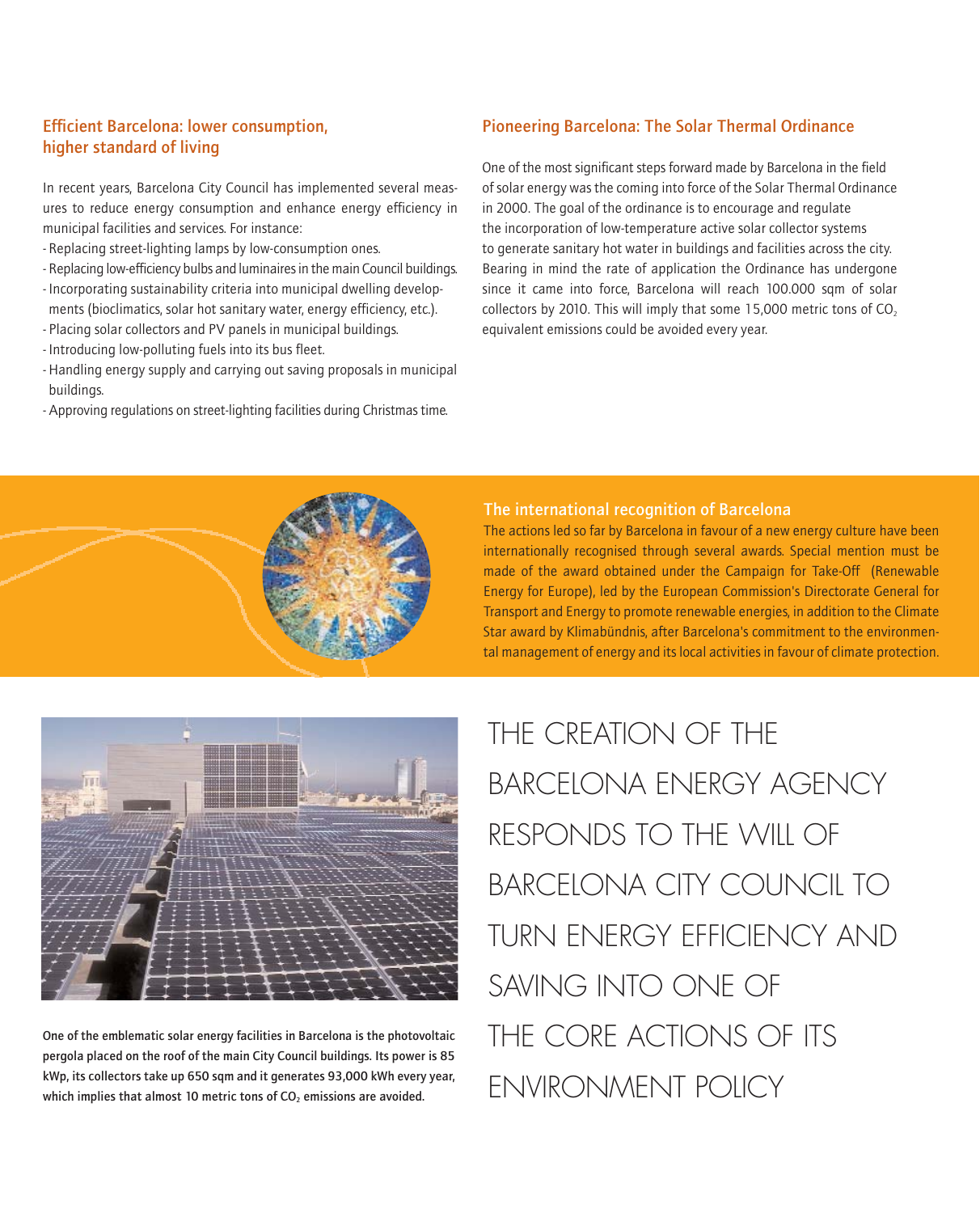# THE COURSE TO FOILOW: THE NEW ENERGY CHALLENGES

The least polluting energy is energy that is neither consumed nor squantered. In this sense, cities must focus their efforts on energy efficiency and saving through active educational and demand-management policies that build citizen awareness and promote information and participation.

Barcelona City Council has prepared an Energy Improvement Plan (PMEB) in line with taking on the challenges of a sustainable energy strategy as well as with encouraging that city energy activities that have an impact on the urban environment and on people's standard of living are better known and managed.

The PMEB is a first approach to the structural knowledge of the energy sector and a tool that must allow to carrying on with the implementation of a new culture on the use of energy in Barcelona.

## Barcelona's commitment to sustainability

The Barcelona Energy Improvement Plan is also a step forward in the city's development of its Agenda 21 and of the People's Commitment towards Sustainability 2002-2012. In this sense, the fifth objective of the Commitment states the following with regard to energy:

- Reduce energy consumption. Increase efficiency in both energy generation and energy use by using the best available technology.
- Increase the proportion of energy derived from non-polluting renewable sources, with a minimum goal of 12% of total consumption coming from renewable sources, as stipulated in European Union guidelines.
- Develop and promote projects that demonstrate energy efficiency and the use of clean, renewable energy sources. Co-operate to eliminate information, price, or marketing barriers that impede their widespread use.
- Apply environmental and energy efficiency criteria to urban housing developments. Include these in the granting of construction licenses, with tax credits for projects that apply these criteria.
- Acquire daily saving habits for energy and other natural resources as well as desirable shopping and consumption practices.

## The objectives of the Barcelona Energy Improvement Plan

The prime objective of the Barcelona Energy Improvement Plan is to define an energy strategy in the scope of the city of Barcelona to boost efficiency and the use of renewable energy sources in addition to reducing greenhouse gas emissions.

With this objective in mind, other goals come natural such as getting to know consumption levels and the origin of energies used in Barcelona; evaluating the energy generation and consumption model; determining which measures and types of technology should be fostered; detecting the most suitable management systems and the legal and financing mechanisms that may allow the appearance and application of such measures and technologies, and defining the line to disseminate a new culture of energy consumption.

The Plan is set on the basis of action proposal directives that are currently becoming specific through various tools: urban development ordinances, internal City Council actions, direct investment, campaigns to boost private actions, co-operation with energy agents, and so on.

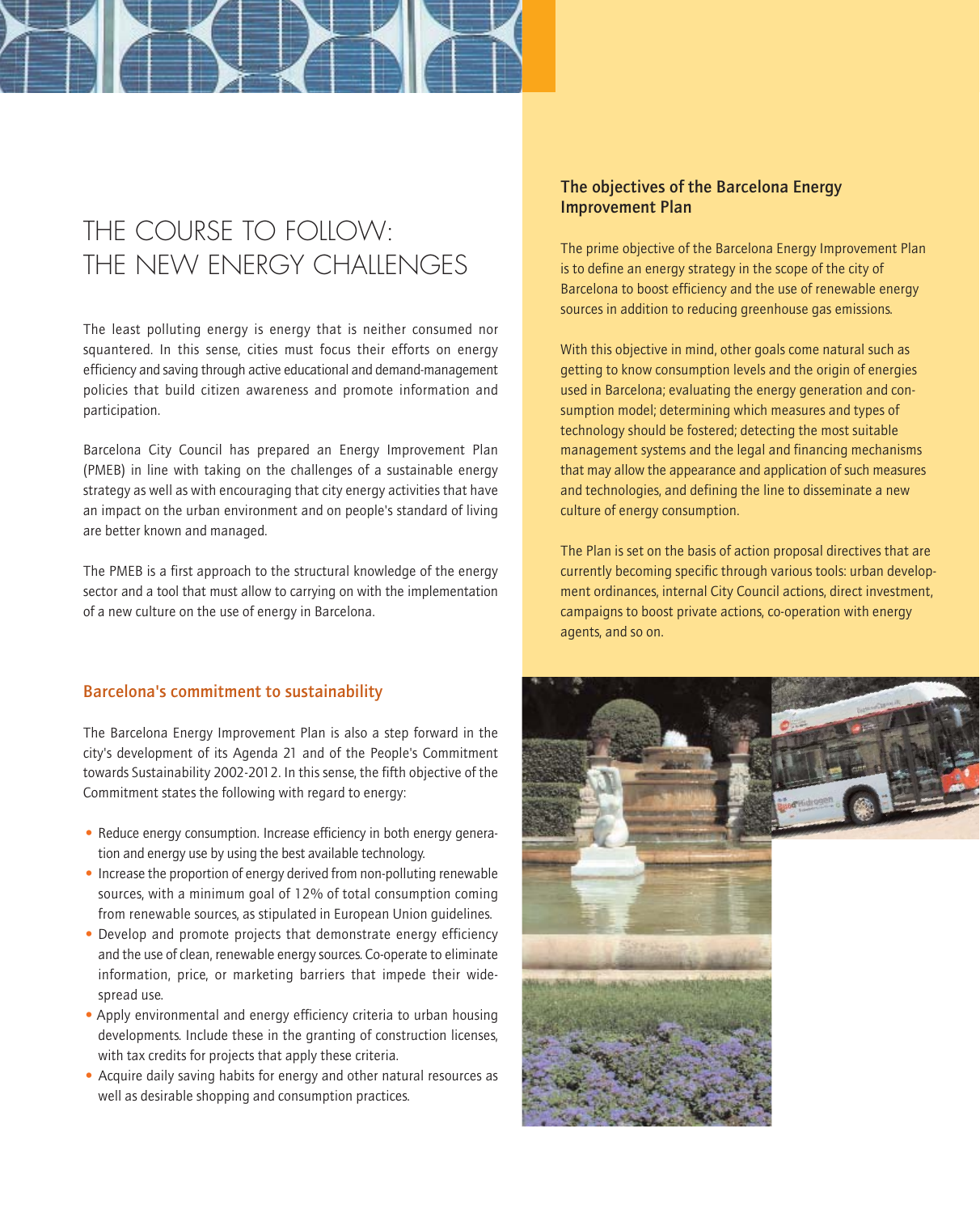## The Barcelona Energy Observatory

In order to deepen in the awareness of the local energy situation and build a forum to set links among city agents related to this industry, Barcelona has its Energy Observatory. From a stance of rigour and independence, this tool aims at disseminating energy production and consumption trends as well as the social and environmental effects of such trends. The Energy Observatory also leads a follow-up process on the application of the Barcelona Energy Improvement Plan in order to set future action priorities.



### Forum 2004: the future is now

Since its conception as an international event, the Forum encouraged, promoted and supported any environmentally friendly attitude and action in agreement with the principles and values of sustainable development.

As a result, a series of preventive mechanisms and actions were activated in several areas to reduce the impacts that the planned actions and activities could cause on the environment. This was done by applying emerging and innovative environmental technologies and policies.

In fact, one of the sustainability criteria applied was to plug the rational use of energy and the use of renewable sources. For example by building a 1.3 MWp urban photovoltaic plant, by setting up a district-heating and cooling urban grid and by implementing bioclimatic solutions when designing buildings and temporary facilities.







ONE OF THE OBJECTIVES PURSUED BY THE BARCELONA ENERGY AGENCY IS TO GUARANTEE THE APPLICATION OF THE CITY'S ENERGY IMPROVEMENT PLAN. THIS WILL TAKE THE CITY TO A NEW ENERGY AND ENVIRONMENTAL SCENARIO BY THE YEAR 2010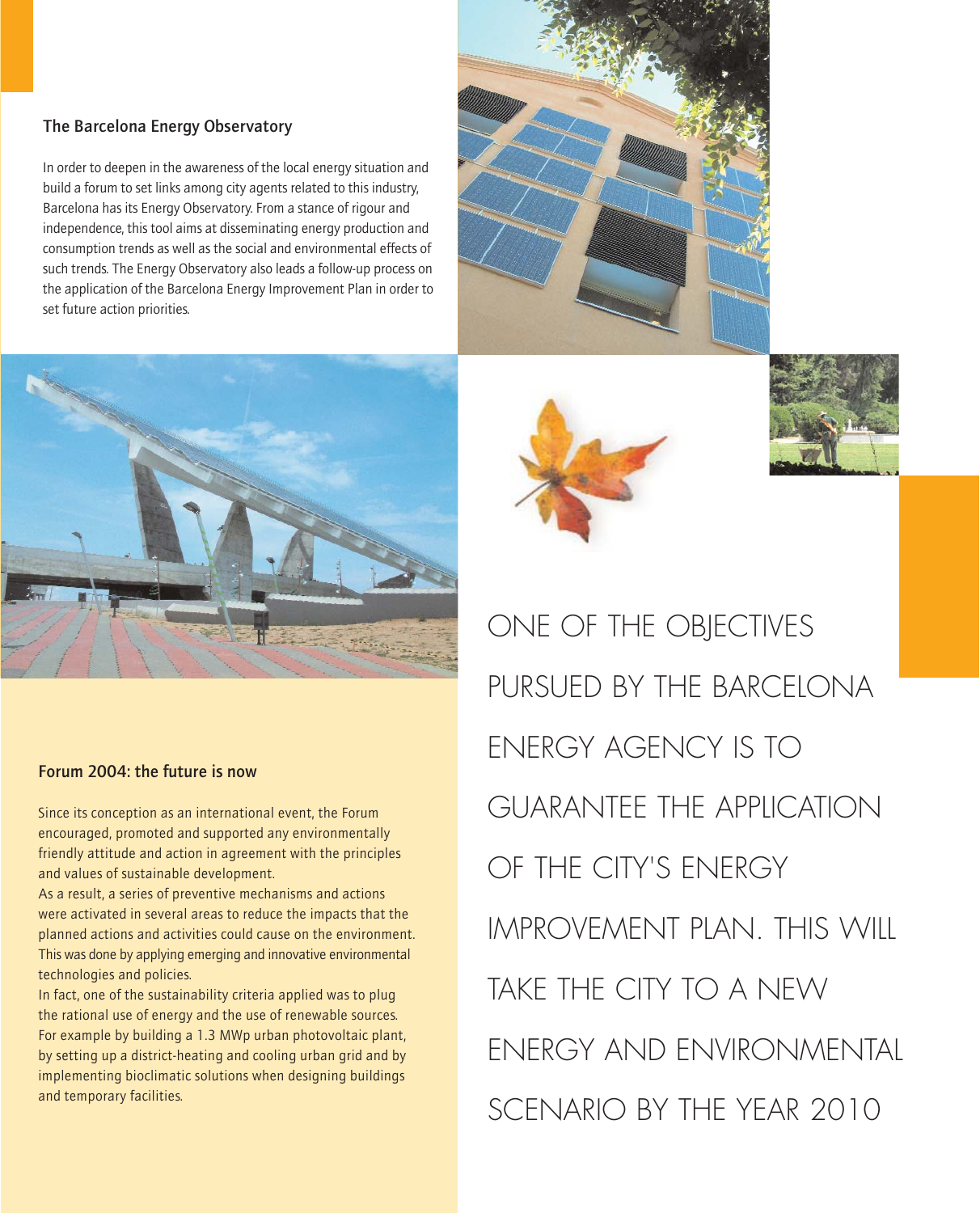**BARCELONA ENERGY AGENCY** 

The future energy-related projects and actions in Barcelona will keep growing in number to reach every scope of local activity in agreement with the challenges that were adopted by various plans and commitments approved or signed over the last few years.

This process will require the indispensable co-operation of citizens and the active participation of the social and economic agents involved.

The Barcelona Energy Agency will contribute to this by...

# BOOSTING ENERGY SAVING AND EFFICIENCY



PROMOTING THE USE OF NON-POLLUTING RENEWABLE ENERGIES

IMPROVING THE ENVIRONMENTAL QUALITY AND MAKING GREENHOUSE GAS EMISSIONS DECREASE









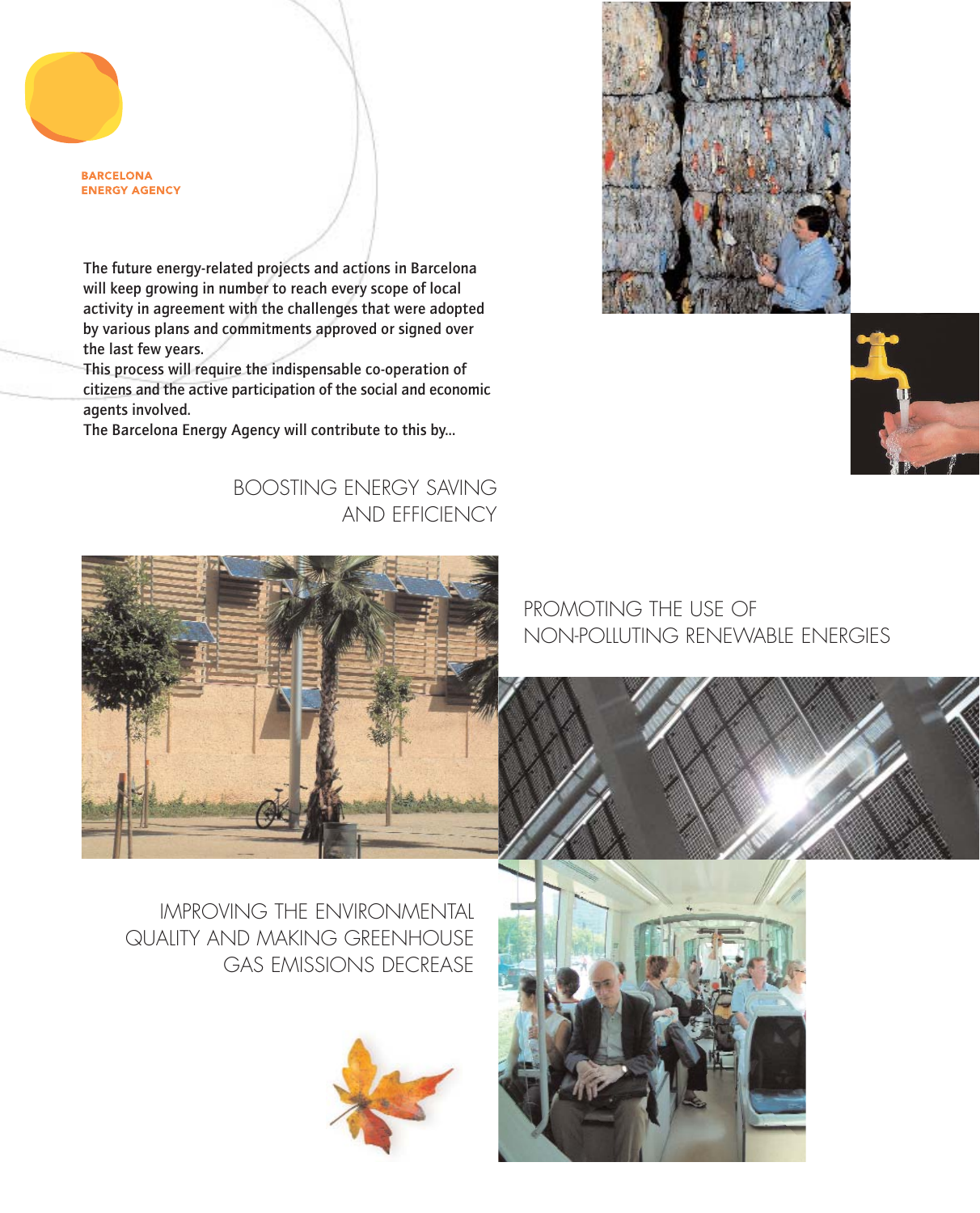# FOSTERING PARTICIPATION AND INFORMATION IN ENERGY TOPICS





CULTIVATING A MORE SUSTAINABLE MOBILITY WITH A MORE RATIONAL USE OF PRIVATE CARS



# INCORPORATING ENERGY CRITERIA INTO URBAN PLANNING AND LAND DISTRIBUTION





# ENCOURAGING BIOCLIMATIC AND ENERGY-EFFICIENT BUILDING MPROVING EFFICIENCY

IN STREET-LIGHTING AND REDUCING LIGHT POLLUTION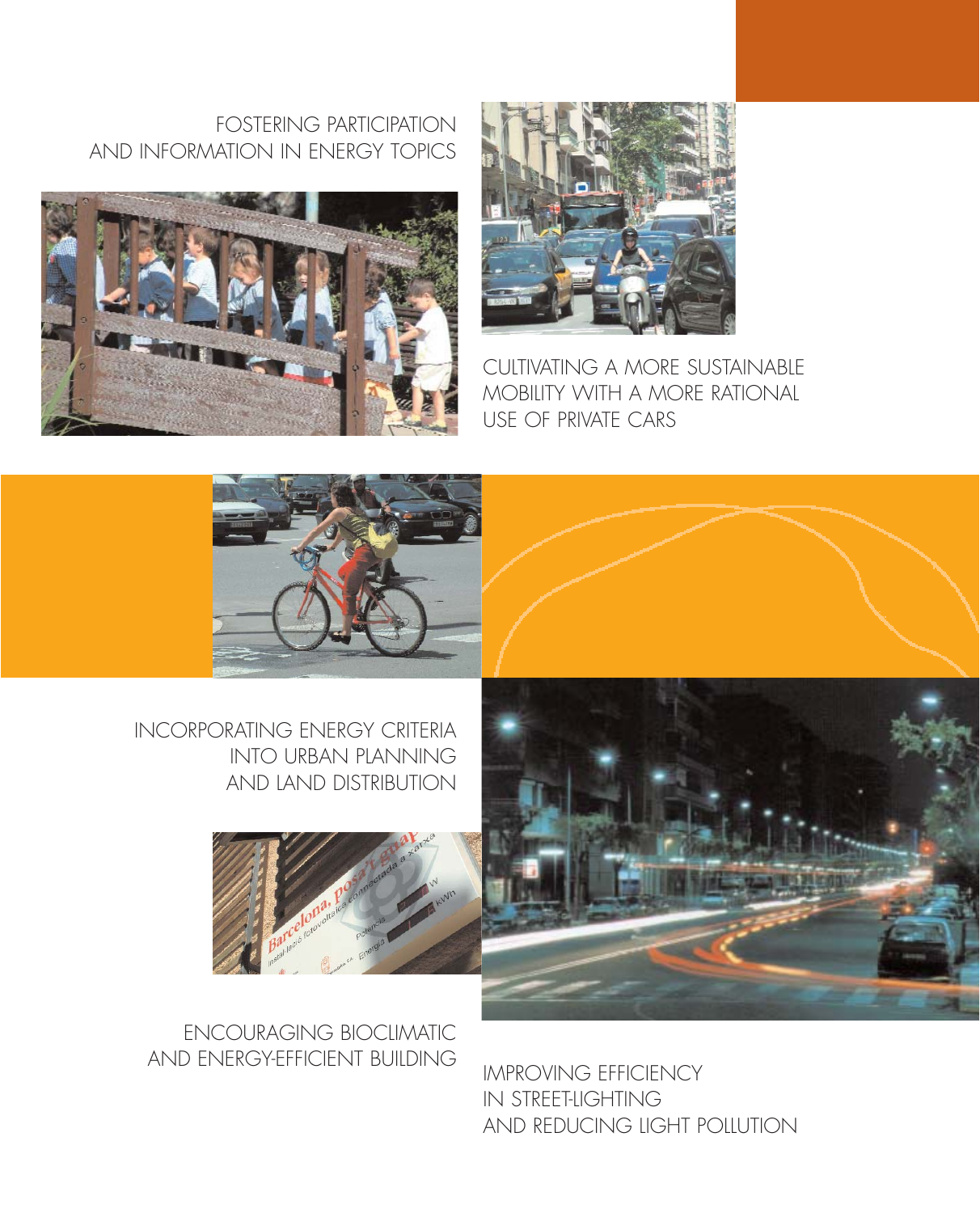



"Barcelona must be driven by a type of energy that ensures our city's way forward to a new and more sustainable global energy model".

Imma Mayol President of the Barcelona Energy Agency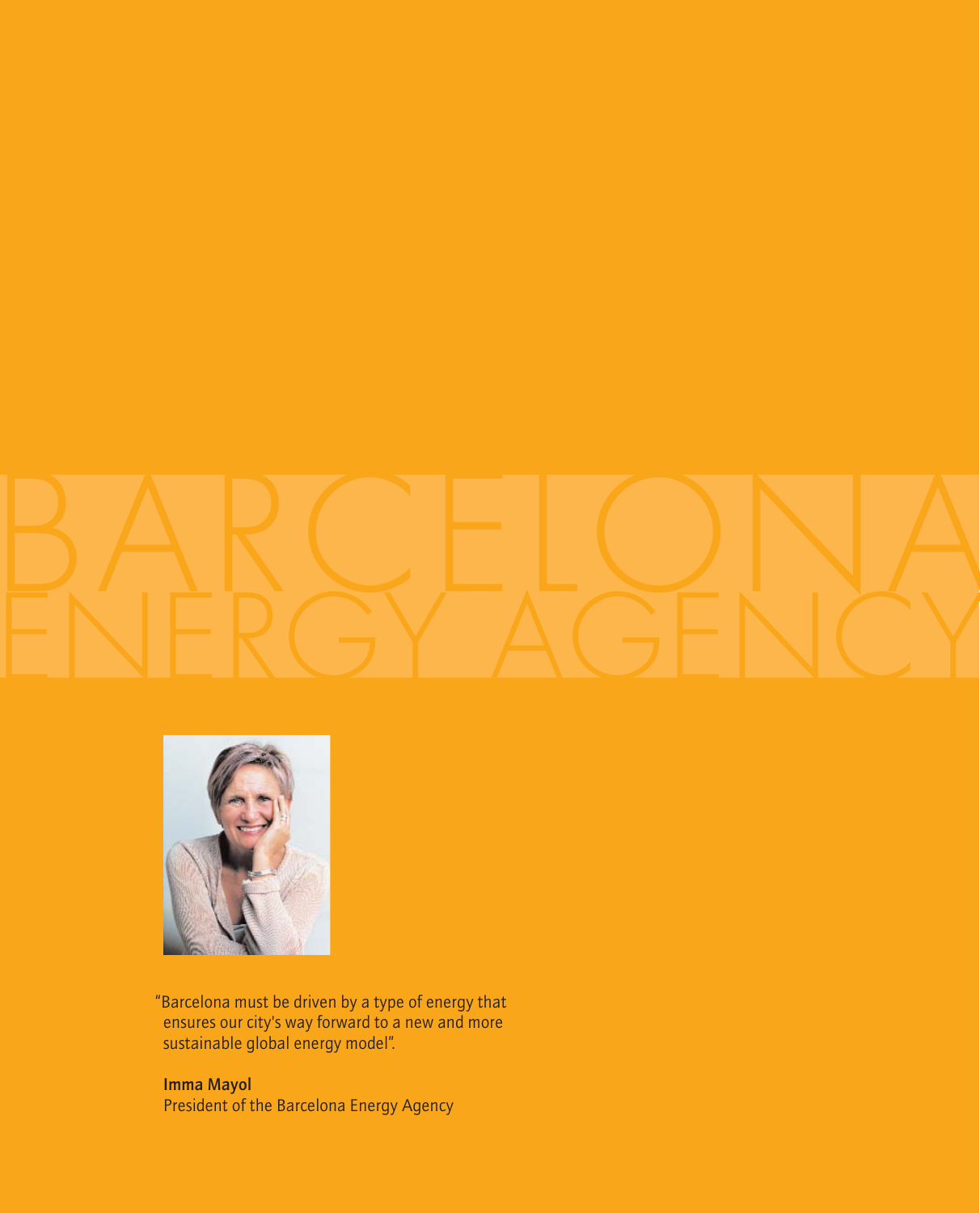Sustainable development is being built day after day with the co-operation of the whole citizenship. The ultimate objective of a culture of sustainability is to fulfil present needs without jeopardising those of future generations.

**Alternative Contracts** 

**Tallet Street Street Street Street Street Street Street Street Street Street Street Street Street Street Street Street Street Street Street Street Street Street Street Street Street Street Street Street Street Street Stre** 

From its local scope of action, the Barcelona Energy Agency would also like to contribute to making progress towards a more efficient city with higher standards of living and better welfare for all.